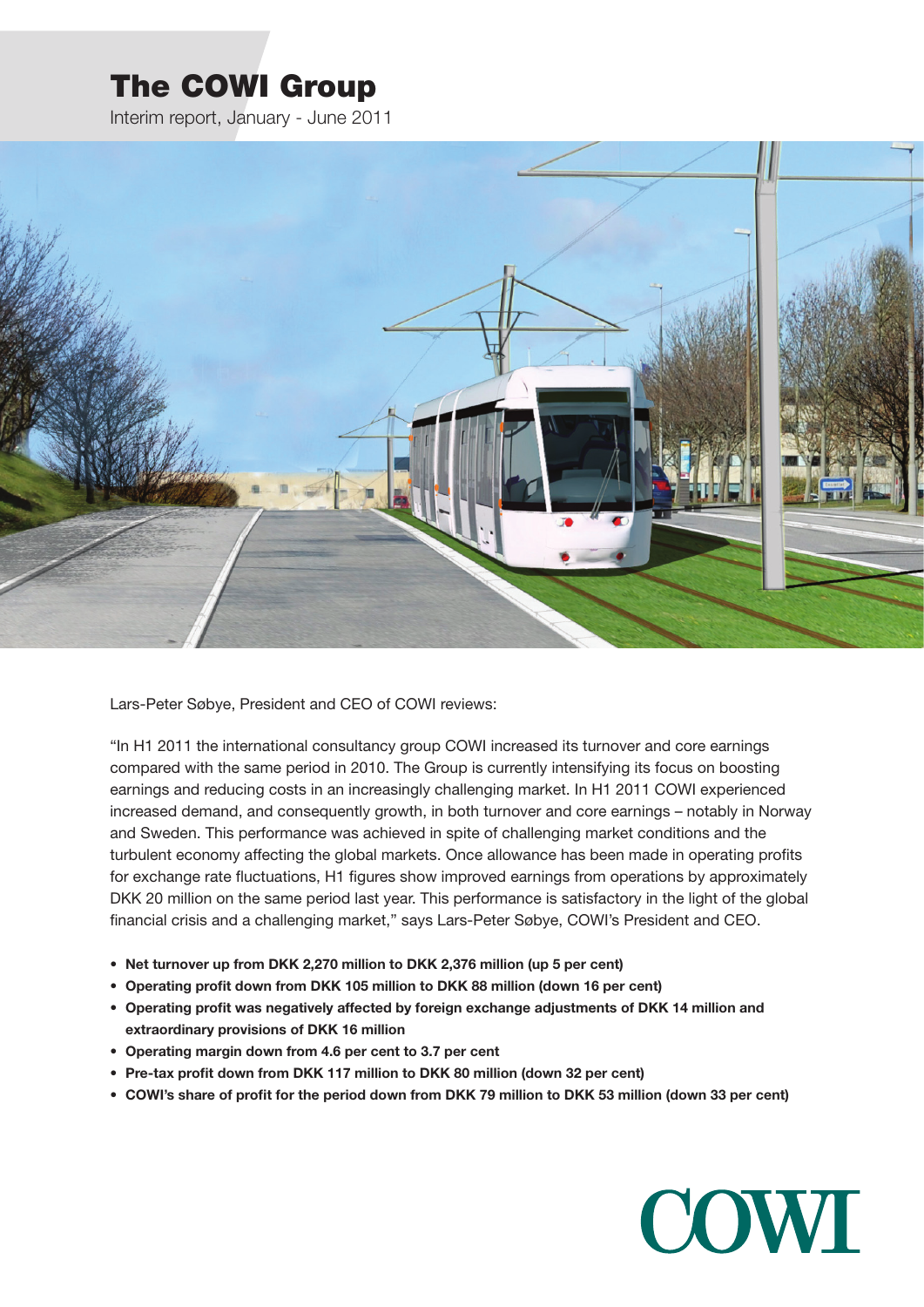# **The COWI Group 2008**

| <b>Profit and loss account</b>                                      | H1 2011     | H1 2010     | Year      |
|---------------------------------------------------------------------|-------------|-------------|-----------|
| Amounts in mDKK                                                     | (unaudited) | (unaudited) | 2010      |
| <b>Net turnover</b>                                                 | 2,376.4     | 2,269.9     | 4,461.5   |
| Project expenses                                                    | (336.4)     | (338.4)     | (716.6)   |
| Own production                                                      | 2,040.0     | 1,931.5     | 3,744.9   |
| External expenses                                                   | (303.1)     | (295.6)     | (587.8)   |
| Staff expenses                                                      | (1,582.8)   | (1,473.8)   | (2,893.3) |
| Other operating income/expenses                                     | (2.1)       | 1.0         | 2.9       |
| Operating profit before interest, tax, amortisation,                |             |             |           |
| depreciation and impairment losses (EBITDA)                         | 152.0       | 163.1       | 266.7     |
| Amortisation, depreciation and impairment losses                    | (64.5)      | (58.4)      | (134.8)   |
| <b>Operating profit (EBIT)</b>                                      | 87.5        | 104.7       | 131.9     |
| Profit after tax in associates                                      | 1.2         | 0.3         | (2.0)     |
| Financial income                                                    | 16.7        | 31.0        | 43.9      |
| Financial expenses                                                  | (25.3)      | (18.9)      | (36.2)    |
| <b>Profit before tax</b>                                            | 80.1        | 117.1       | 137.6     |
| Tax on profit for the period                                        | (27.2)      | (37.7)      | (59.5)    |
| <b>Profit after tax</b>                                             | 52.9        | 79.4        | 78.1      |
| Profit/loss from subsidiaries attributable to minority shareholders | (0.2)       | (0.3)       | (0.2)     |
| COWI's share of profit for the period                               | 52.7        | 79.1        | 77.9      |
| EBITDA margin (net turnover)                                        | 6.4%        | 7.2%        | 6.0%      |
| EBIT margin (net turnover)                                          | 3.7%        | 4.6%        | 3.0%      |
| EBIT margin (own production)                                        | 4.3%        | 5.4%        | 3.5%      |
| Number of employees, average                                        | 6,115       | 6,017       | 6,031     |
| Number of employees, end of period                                  | 6,168       | 6,034       | 6,061     |

# **The COWI Group**

| <b>Consolidated cash flow statement</b>  | H <sub>1</sub> 2011 | H <sub>1</sub> 2010 | Year   |
|------------------------------------------|---------------------|---------------------|--------|
| Amounts in mDKK                          | (unaudited)         | (unaudited)         | 2010   |
| Cash flow from operating activities      | 55.7                | (105.2)             | (21.0) |
| Investing activities                     | (53.3)              | (56.8)              | (77.8) |
| Free cash flow                           | 2.4                 | (162.0)             | (98.8) |
| Financing activities                     | 15.7                | 60.9                | 85.0   |
| Cash flow for the period                 | 18.1                | (101.2)             | (13.8) |
| Cash and cash equivalents, end-of-period | 597.6               | 492.1               | 579.5  |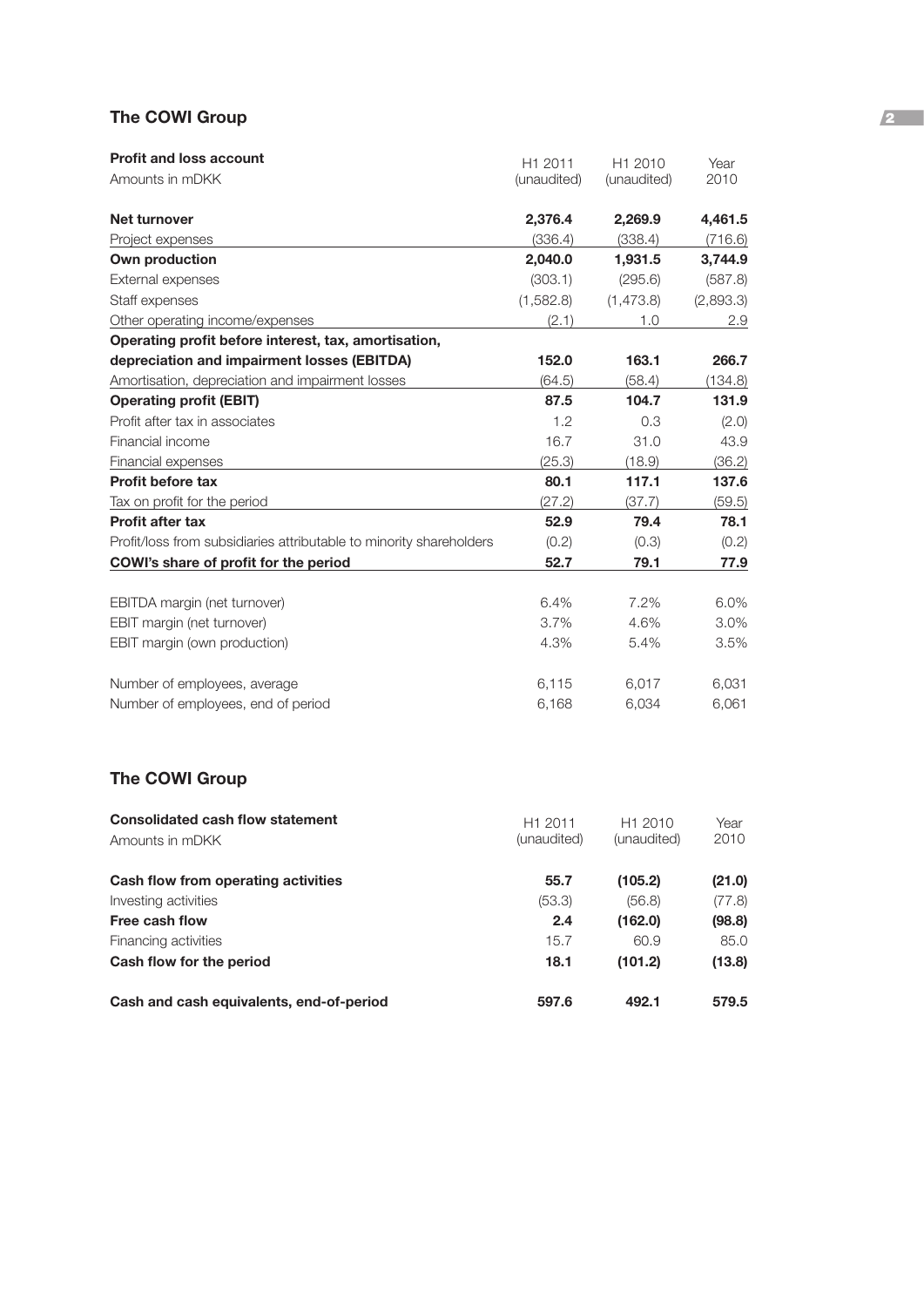# **The COWI Group** 3

| <b>Consolidated balance sheet</b>      | at 30 June<br>2011 | at 31 Dec.<br>2010 |  |  |
|----------------------------------------|--------------------|--------------------|--|--|
| Amounts in mDKK                        | (unaudited)        |                    |  |  |
| Group goodwill                         | 547.2              | 565.6              |  |  |
| Other fixed assets                     | 220.3              | 218.4              |  |  |
| Accounts receivables, services         | 838.8              | 994.2              |  |  |
| Contract work in progress              | 617.4              | 446.1              |  |  |
| Other current assets                   | 182.5              | 142.2              |  |  |
| Current asset investments              | 226.5              | 231.7              |  |  |
| Cash at bank and in hand               | 371.1              | 347.8              |  |  |
| <b>Total assets</b>                    | 3,003.8            | 2,946.0            |  |  |
| Equity                                 | 884.9              | 875.4              |  |  |
| Minority interests                     | 3.5                | 3.4                |  |  |
| Provisions                             | 437.2              | 428.3              |  |  |
| Long-term debt                         | 188.9              | 189.0              |  |  |
| Short-term debt to credit institutions | 222.4              | 173.0              |  |  |
| Amounts invoiced in advance, services  | 343.8              | 395.8              |  |  |
| Other short-term debt                  | 923.1              | 881.1              |  |  |
| <b>Total liabilities and equity</b>    | 3,003.8            | 2,946.0            |  |  |
| Equity ratio                           | 29.5%              | 29.7%              |  |  |
| Return on equity                       | 6.1%               | 10.8%              |  |  |
| Return on invested capital             | 15.6%              | 14.5%              |  |  |

# **The COWI Group**

| Statement of changes in equity<br>Amounts in mDKK | at 30 June<br>2011<br>(unaudited) | at 31 Dec.<br>2010 |
|---------------------------------------------------|-----------------------------------|--------------------|
|                                                   |                                   |                    |
| <b>Opening balance</b>                            | 875.4                             | 613.4              |
| Profit for the period                             | 52.7                              | 77.9               |
| Distributed dividend                              | (9.4)                             | (9.0)              |
| Change in reserve for own shares                  | (10.6)                            | (0.4)              |
| Change in estimates/pension plan changes          | 0.0                               | 3.2                |
| Changes to employee share programme               | 7.5                               | (7.5)              |
| Value adjustment of hedging instruments           | (6.4)                             | 5.6                |
| Capital increase                                  | 0.0                               | 116.7              |
| Exchange adjustments                              | (24.3)                            | 75.5               |
| <b>Closing balance</b>                            | 884.9                             | 875.4              |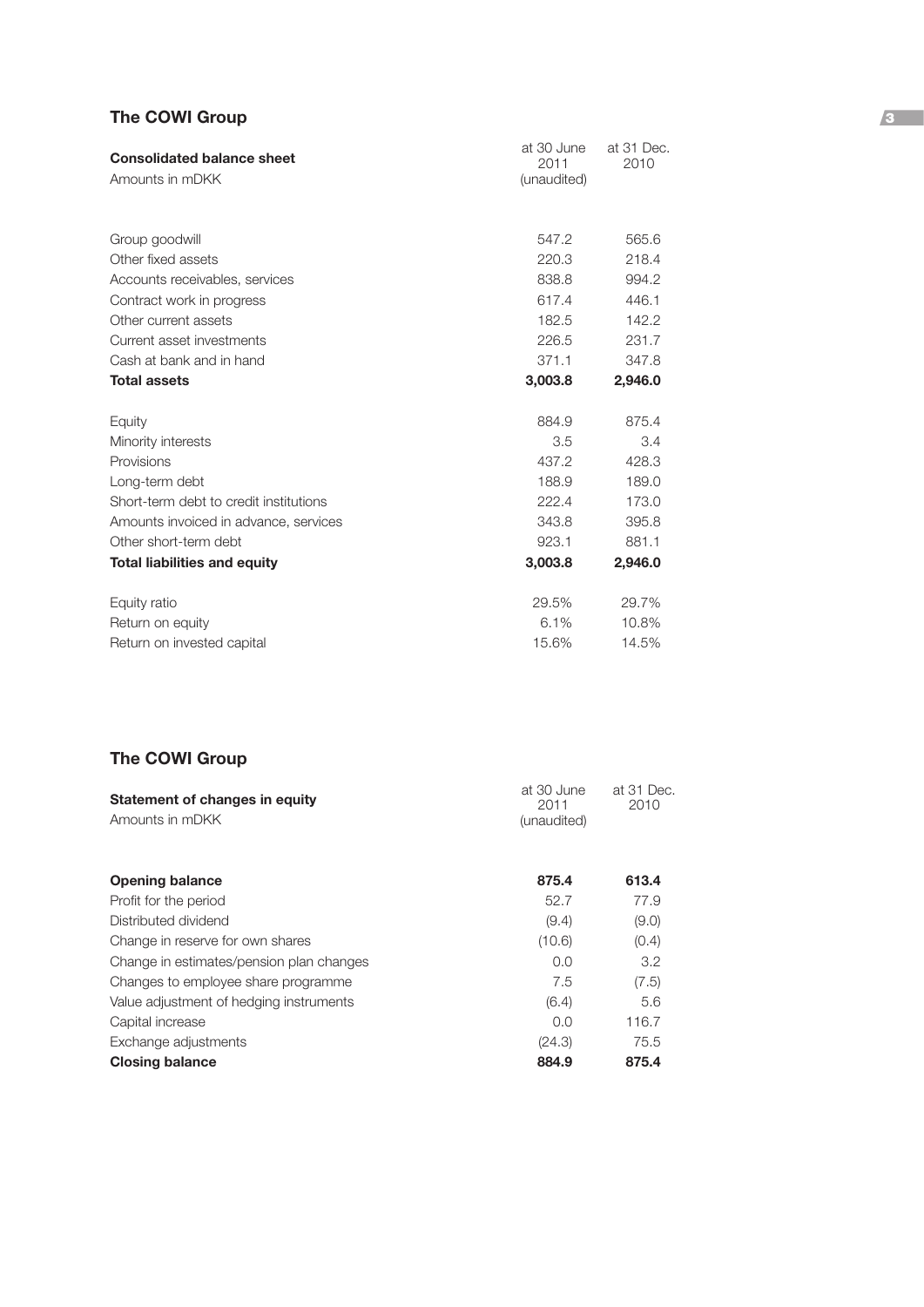# **Review of interim results** <sup>4</sup>

## **Growth in turnover**

COWI's net turnover increased by DKK 106 million during H1 2011 to DKK 2,376 million, corresponding to growth of 5 per cent on the same period in 2010. Adjusted for exchange rate movements, turnover rose by DKK 122 million. During H1 COWI experienced handsome growth in Norway and Sweden compared with the same period in 2010, while turnover in the other markets is on level with the 2010 figure.

## **Drop in operating profit**

Operating profit for H1 decreased from DKK 105 million to DKK 88 million, corresponding to a reduction of 16 per cent on the same period in 2010. Earnings have been adversely affected by foreign exchange adjustments of DKK 20 million. Earnings have risen particularly in Norway and Sweden. However, the turmoil in North Africa and in the Arabian Gulf has had a negative impact on earnings.

#### **Net financials far below H1 2010**

The Group's net financials came to a negative DKK 8 million compared with income of DKK 12 million for H1 2010. The difference is attributable primarily to lower foreign exchange gains and lower yield on the Group's securities portfolio in H1 2011 compared with the same period in 2010.

## **Drop in pre-tax profit**

Profit before tax decreased by DKK 37 million to DKK 80 million, down 32 per cent. H1 2011 profit after tax and minority shareholders was reduced by DKK 26 million to DKK 53 million, down 33 per cent.

## **Increase in equity**

At the end of the period, COWI's equity stood at DKK 885 million as against DKK 875 million at the end of 2010. Changes in equity for the period are attributable primarily to the H1 profit and changes in foreign exchange rates.

#### **Improved cash flow**

Cash flow from operating activities was at DKK 56 million, which is DKK 161 million up on the same period last year. Free cash flow was at DKK 2 million. The Group's cash and cash equivalents comprising cash and securities amounted to DKK 598 million. With the addition of committed but undrawn credit facilities, the Group's financial resources at 30 June 2011 amounted to DKK 1,137 million.

#### **Increased headcount**

At the end of H1 2010 the COWI Group had a headcount of 6,168 compared with 6,034 at the end of H1 2010. This increase is due primarily to the acquisition of a small company in Norway and organic growth in Norway and Sweden. In addition, employee numbers have risen in the areas of roads, railways, bridges, tunnels and marine structures.

# **Outlook**

During H1 2011, COWI experienced increased demand for the Group's services. However, individual markets are still hampered by cautious decision-making processes in respect of new projects and by slower progress on projects which have already been launched. The deepening financial instability over the summer of 2011 is expected to aggravate uncertainty in H2 2011. Demand in the public sector will be negatively affected in those countries with problematic balance sheets as far as pub